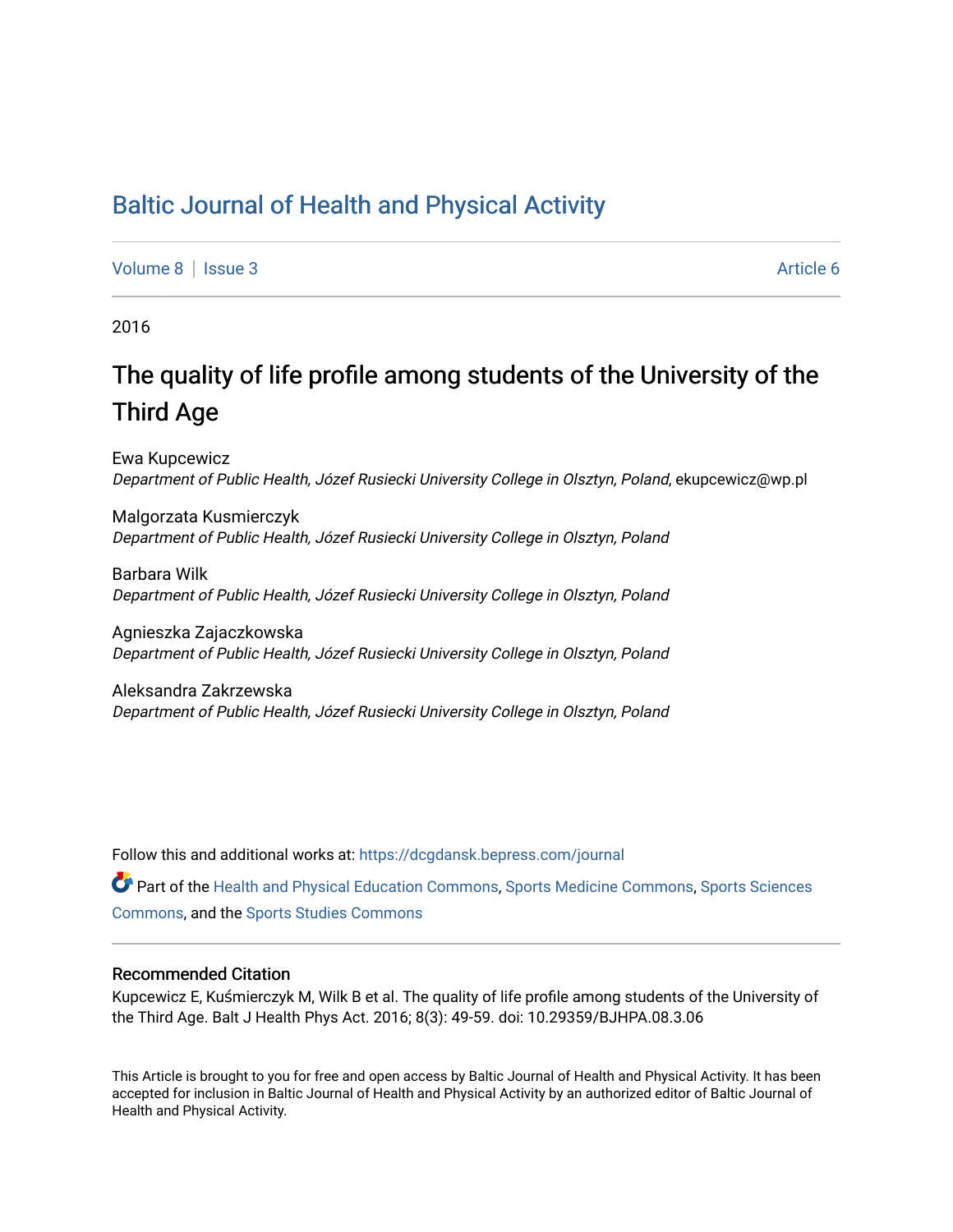**Authors' Contribution:**

**A** Study Design

**B** Data Collection **C** Statistical Analysis

- **D** Data Interpretation
- **E** Manuscript Preparation
- **F** Literature Search
- **G** Funds Collection

I

# **The quality of life profile among students of the University of the Third Age**

**Ewa Kupcewicz ABCDEFG, Małgorzata Kuśmierczyk DEFG, Barbara Wilk DEFG, Agnieszka Zajączkowska ABC, Aleksandra Zakrzewska ABC**

Department of Public Health, Józef Rusiecki University College in Olsztyn, Poland

| abstract                |                                                                                                                                                                                                                                                                                                                                                                                                                                                                                                                                                                                                                                                                                                                                                                                                                                                                          |
|-------------------------|--------------------------------------------------------------------------------------------------------------------------------------------------------------------------------------------------------------------------------------------------------------------------------------------------------------------------------------------------------------------------------------------------------------------------------------------------------------------------------------------------------------------------------------------------------------------------------------------------------------------------------------------------------------------------------------------------------------------------------------------------------------------------------------------------------------------------------------------------------------------------|
| <b>Background</b>       | The quality of life is determined by numerous factors, among others, social, biological and<br>psychological ones, whereas satisfaction with life and good self-esteem related to health<br>are one of its main measures.<br>The purpose of the paper was to determine the quality of life of the Third Age University<br>students.                                                                                                                                                                                                                                                                                                                                                                                                                                                                                                                                      |
| <b>Material/Methods</b> | The study group involved 130 students of the University of the Third Age in Kętrzyn and<br>Szczytno. The vast majority were women (90.00%; $n = 117$ ), and their mean age was 65.4<br>±5.9 years. The study used the author's questionnaire containing questions about socio-de-<br>mographic data and the WHOQoL-BREF questionnaire allowing to obtain the quality of life<br>profile within four domains: somatic, psychological, social, environmental ones. The signifi-<br>cance level $p < 0.05$ was assumed to interpret the hypotheses.                                                                                                                                                                                                                                                                                                                         |
| <b>Results</b>          | In the analysis, the somatic domain had the highest scores (14.58 $\pm$ 3.10), while the so-<br>cial domain had the lowest (13.03 $\pm$ 3.48) one. The mean level of satisfaction with the<br>overall quality of life was (3.58 $\pm$ 0.68), and it was higher when compared to satisfaction<br>with the overall quality of health $(3.31 \pm 0.97)$ . The material-financial situation significan-<br>tly determined the respondents' quality of life within three domains: somatic ( $H = 9.94$ ;<br>$p < 0.02$ ), social (H = 10.37; $p < 0.02$ ), environmental (H = 17.58; $p < 0.0005$ ). Whereas,<br>their education had a significant (H = 8.41; $p < 0.04$ ) effect on the sense of the quality<br>of life in the psychological domain. Persons with secondary education pointed to a higher<br>level of the quality of life than those with primary education. |
| <b>Conclusions</b>      | The improvement in the material-financial situation will positively affect the perception of<br>the quality of life within three domains: somatic, social, and environmental ones.                                                                                                                                                                                                                                                                                                                                                                                                                                                                                                                                                                                                                                                                                       |
| <b>Key words</b>        | quality of life profile, older people                                                                                                                                                                                                                                                                                                                                                                                                                                                                                                                                                                                                                                                                                                                                                                                                                                    |
| article details         |                                                                                                                                                                                                                                                                                                                                                                                                                                                                                                                                                                                                                                                                                                                                                                                                                                                                          |
| Audiele eternistisch    | $M_{\text{total}}$ counts $2.714$ . Tables: 4. Floresco 1. Befaus.                                                                                                                                                                                                                                                                                                                                                                                                                                                                                                                                                                                                                                                                                                                                                                                                       |

| <b>Article statistics</b>    | Word count: 3,714; Tables: 4; Figures: 1; References: 37                                                                                                                                                                                                                                                                                                                                                                                                                                                                                                                                                                                                                                                                                                                                             |
|------------------------------|------------------------------------------------------------------------------------------------------------------------------------------------------------------------------------------------------------------------------------------------------------------------------------------------------------------------------------------------------------------------------------------------------------------------------------------------------------------------------------------------------------------------------------------------------------------------------------------------------------------------------------------------------------------------------------------------------------------------------------------------------------------------------------------------------|
|                              | Received: June 2016; Accepted: July 2016; Published: September 2016                                                                                                                                                                                                                                                                                                                                                                                                                                                                                                                                                                                                                                                                                                                                  |
| <b>Full-text PDF:</b>        | http://www.balticsportscience.com                                                                                                                                                                                                                                                                                                                                                                                                                                                                                                                                                                                                                                                                                                                                                                    |
| Copyright                    | © Gdansk University of Physical Education and Sport, Poland                                                                                                                                                                                                                                                                                                                                                                                                                                                                                                                                                                                                                                                                                                                                          |
| Indexation:                  | AGRO, Celdes, CNKI Scholar (China National Knowledge Infrastructure), CNPIEC, De Gruyter - IBR (International<br>Bibliography of Reviews of Scholarly Literature in the Humanities and Social Sciences), De Gruyter - IBZ<br>(International Bibliography of Periodical Literature in the Humanities and Social Sciences), DOAJ, EBSCO - Central<br>& Eastern European Academic Source, EBSCO - SPORTDiscus, EBSCO Discovery Service, Google Scholar, Index<br>Copernicus, J-Gate, Naviga (Softweco, Primo Central (ExLibris), ProQuest - Family Health, ProQuest - Health &<br>Medical Complete, ProQuest - Illustrata: Health Sciences, ProQuest - Nursing & Allied Health Source, Summon<br>(Serials Solutions/ProQuest, TDOne (TDNet), Ulrich's Periodicals Directory/ulrichsweb, WorldCat (OCLC) |
| <b>Funding:</b>              | This research received no specific grant from any funding agency in the public, commercial, or not-for-profit<br>sectors.                                                                                                                                                                                                                                                                                                                                                                                                                                                                                                                                                                                                                                                                            |
| <b>Conflict of interest:</b> | Authors have declared that no competing interest exists.                                                                                                                                                                                                                                                                                                                                                                                                                                                                                                                                                                                                                                                                                                                                             |
| <b>Corresponding author:</b> | Dr n. med. Ewa Kupcewicz, Olsztynska Szkola Wyzsza im Jozefa Rusieckiego, ul. Bygdoska 33, 10-243 Olsztyn,<br>Poland, e-mail: ekupcewicz@wp.pl                                                                                                                                                                                                                                                                                                                                                                                                                                                                                                                                                                                                                                                       |
| <b>Open Access License:</b>  | This is an open access article distributed under the terms of the Creative Commons Attribution-Non-commercial<br>4.0 International (http://creativecommons.org/licenses/by-nc/4.0/), which permits use, distribution, and<br>reproduction in any medium, provided the original work is properly cited, the use is non-commercial and is<br>otherwise in compliance with the license.                                                                                                                                                                                                                                                                                                                                                                                                                 |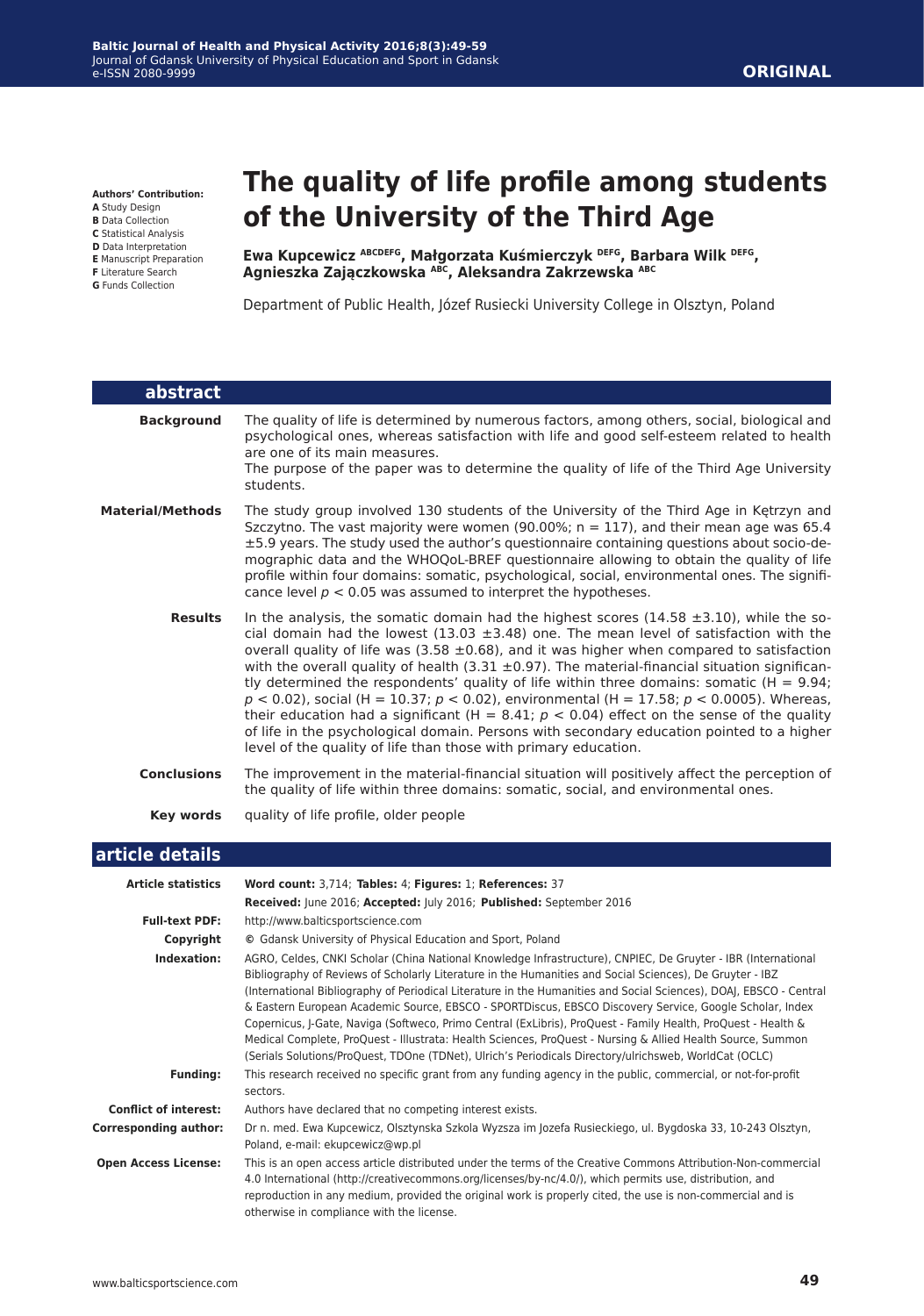### **introduction**

Quality of Life – (QoL) is a subject of interest in many scientific disciplines and is a multi-dimensional concept that reflects various aspects of human functioning. In literature there are many definitions and many concepts determining the criteria for describing the quality of life [1, 2]. Due to multiplicity of such definitions, Trzebiatowski, dealing with systematization of the definitions of quality of life from the perspective of social sciences, suggested a division into four groups. The first group is called existential, the second includes other definitions focused on so-called "life-oriented" tasks, the third group locates the quality of life within the area of needs, and the fourth one distinguishes objective and subjective trends connected with the quality of life, where the concept of needs is taken into account [1].

In the field of psychology Czapiński claims that the concept of the "quality of life" can be identified with the concepts of welfare or happiness and its measurement can be made with the use of objective and subjective indicators. The objective ones are those related with living conditions, whereas the subjective ones refer to individual evaluation criteria [1, 3, 4]. Nordenfelt claims that the concept of the "quality of life" is connected with subjective cognition and the "emotional perception of the world" [1, 5]. Kowalik, like Nordenfelt, believes that the quality of life can be understood in two ways: either as a perception of one's own life resulting from an individual's experience, or as a perception of one's own life throughout the process of living [1, 6]. The quality of life from the sociological perspective reflects the ways of achieving satisfaction in reference to various human needs, including the level of satisfaction regarding living standards [7, 8].

On the basis of medical science the concept of the quality of life introduced by Shipper is strictly connected with health (health related quality of life – HRQoL). Shipper states that health can significantly affect life and human functioning, and consequently – affect the assessment of the quality of life [9]. As indicated by some researchers, HRQoL is an issue narrower than QoL, since it is limited to the assessment of the impact of health or diseases on the quality of life [10, 11]. Thus, quality of life is determined by many factors – including social, biological, psychological ones and yet life satisfaction and good health are some of its main indicators [12].

The concept of quality of life is an inseparable part of health, defined by the World Health Organization (WHO) as complete physical, mental and social well-being, not merely the absence of a disease or infirmity [13, 14]. WHO presents the quality of life as an individual's personal perception of their position in life, in the context of culture and the system of values in which they live, as well as in relation to the individual's goals, expectations, standards and concerns [15, 16]. Regardless of the individual's age, the quality of life is a reflection of their own position in life. In this paper it will refer to the period of late adulthood.

Aging is a natural, multi-faceted and irreversible process. The consequences include individually led processes of involution in the biological, functional, social and psychological spheres [17, 18, 19]. Depending also on the specific life conditions of an individual, both the process of aging and the old age may be diversified and thus analysed from both positive (social activity in every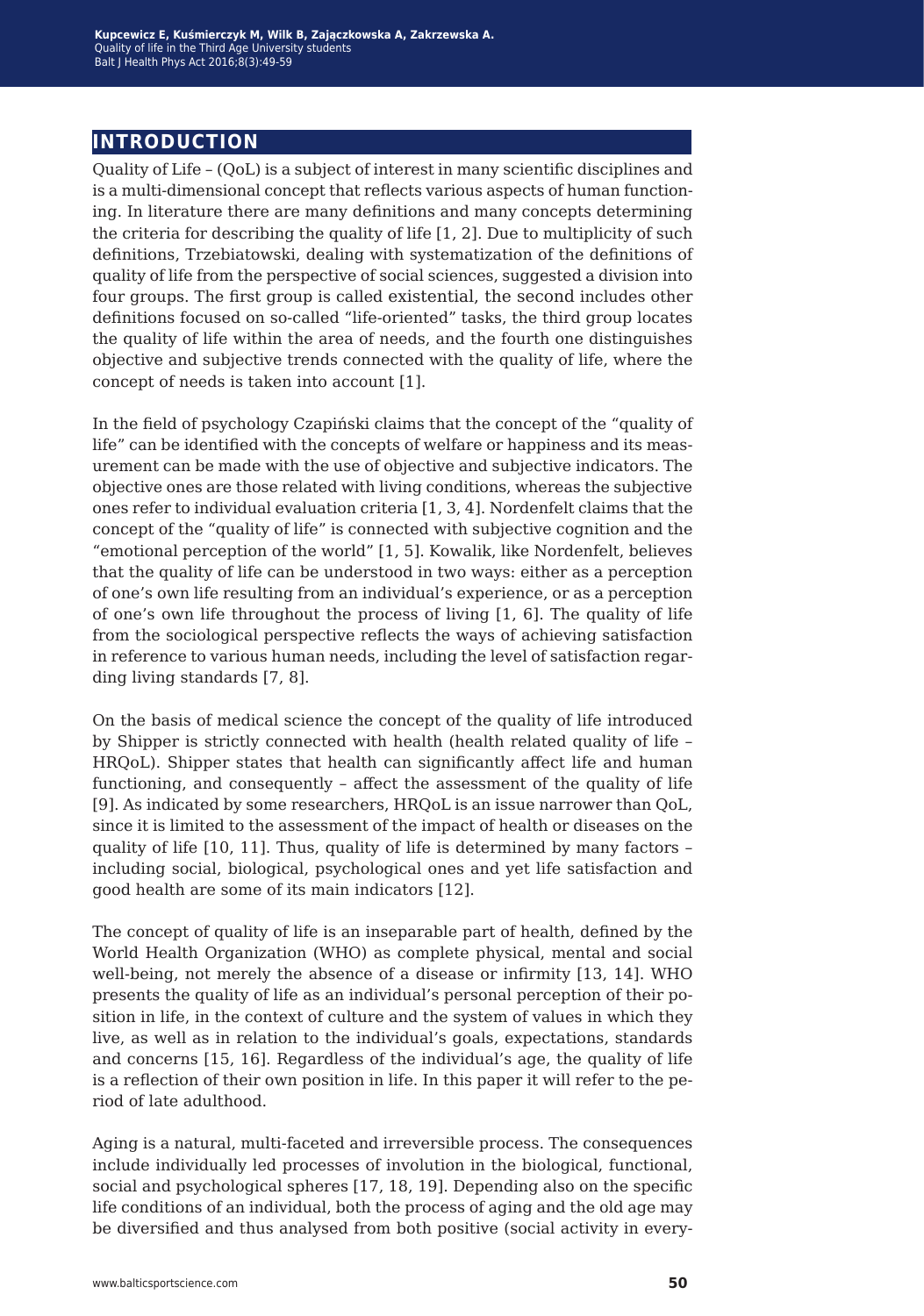day life, broadening the range of interests, beneficial use of leisure time) and negative aspects (no acceptance in the surrounding group of people, worse position of the individual in family and in society, a sense of helplessness and uselessness) [20].

Many researchers show that social integration is very important to the general well-being of older people living at home, because social activity and contacts improve their quality of life [21, 22]. The uniqueness of human life means that everyone ages differently and staying active is an essential factor affecting the level of the quality of life among older people. The University of the Third Age (UTA) gives elderly people a possibility to take up various forms of activities. The main objective of the UTA is activation of elderly people, a necessary condition for positive aging, which allows one to reach "an old age with a low risk of disease and infirmity, in good mental and physical condition and well-maintained life activeness" [23].

In this paper we attempt to answer the question: To what extent do socio- -demographic factors determine the quality of life profile among students of the University of the Third Age? The aim of this study was to determine the profile of the quality of life among students of the University of the Third Age.

#### **material and methods**

The survey was carried out in the 4th quarter of 2015. 130 students of the University of the Third Age participated in it, including: 71 persons (54.62%) students of the University of the Third Age in Kętrzyn and 59 persons (45.38%) from the Association "University of the Third Age" in Szczytno.

|                | Variables           | N   | $\%$  |
|----------------|---------------------|-----|-------|
| Sex            | female              | 117 | 90.00 |
|                | male                | 13  | 10.00 |
|                | $\leq 60$ years old | 24  | 18.46 |
| Age            | $61 - 65$           | 50  | 38.46 |
|                | 66-70               | 37  | 28.46 |
|                | $\geq$ 71 years old | 19  | 14.62 |
|                | single              | 8   | 6.15  |
| Marital status | married             | 77  | 59.23 |
|                | widow/widower       | 38  | 29.23 |
|                | divorced            | 7   | 5.38  |
|                | very good           | 28  | 21.54 |
| Financial      | good                | 62  | 47.69 |
| situation      | sufficient          | 31  | 23.85 |
|                | poor                | 9   | 6.92  |
|                | primary school      | 45  | 34.62 |
| Education      | vocational training | 20  | 15.38 |
|                | secondary           | 32  | 24.62 |
|                | higher              | 33  | 25.38 |

Table 1. The subjects' socio-demographic characteristics

Random selection was used and the respondents were informed about the study and its compliance with legal provisions regarding the right to confidentiality. Everyone gave their consent to participate in the study. The vast majority were women  $90.00\%$  (n = 117), whereas there were only 10.00% (n = 13) of men. The respondents' age ranged from 52 to 84 years, with the average age being 65.4 ±5.9 years. A numerous group of respondents were in the age group between 61-65 (n = 50; 38.46%). Quite a large group of respondents (59.23%; n = 77)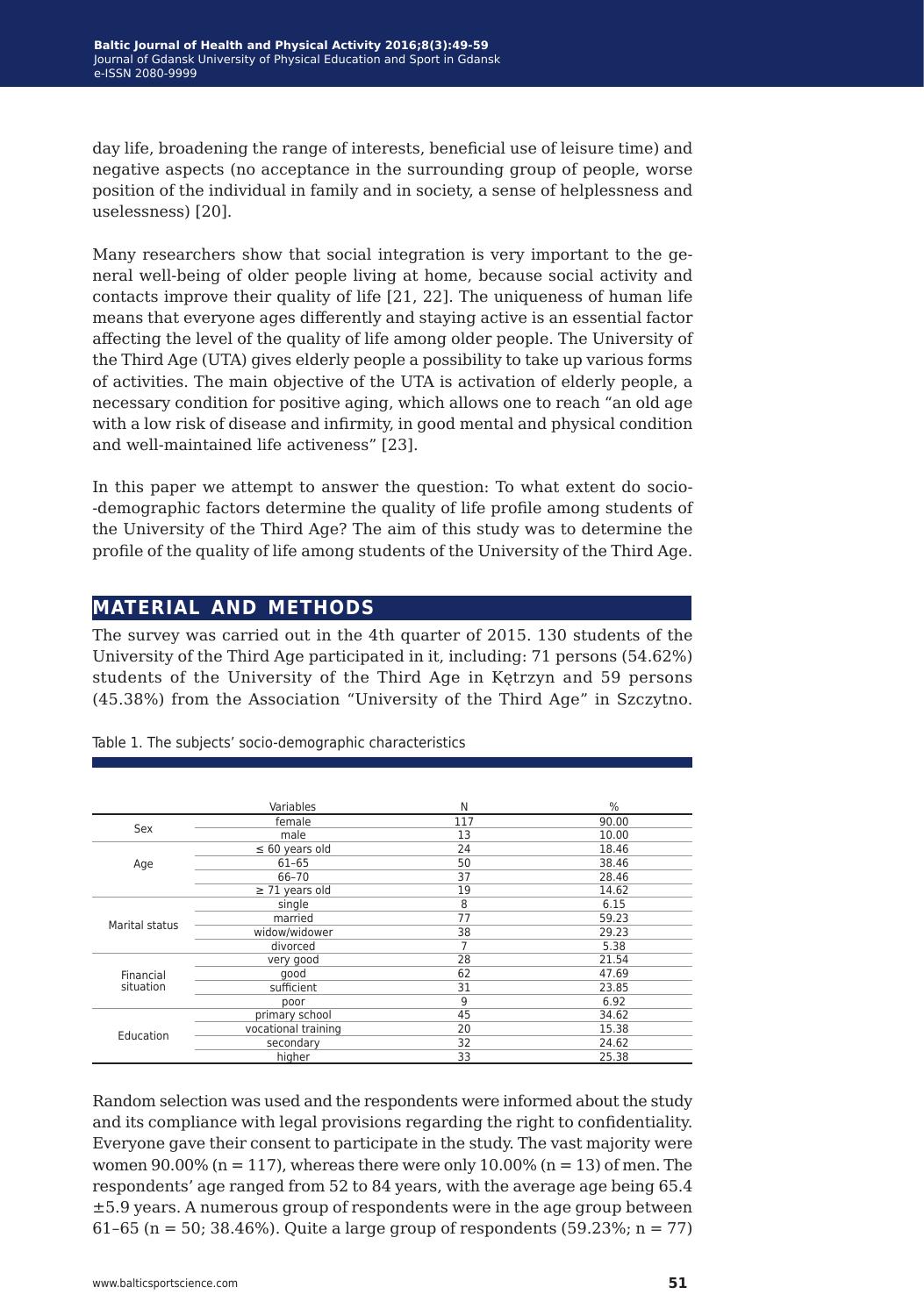indicated that they were married, but 38 people (29.23%) reported that their life partners had died. In the group of respondents  $35.00\%$  (n = 45) were people with primary education and 25.00% had secondary and higher education. Nearly half of the respondents (47.69%;  $n = 62$ ) described their material-financial situation as good and about 30.00% as satisfactory or poor (Table 1).

A diagnostic survey method was used in the study. The data were collected with a use of a questionnaire prepared by the authors. The questionnaire contained basic questions about the socio-demographic situation. The data concerning the quality of life were collected with a use of a shortened version of the WHOQoL-Bref questionnaire in the Polish adaptation by Wołowicka and Jaracz, which includes 26 questions and allows obtaining a profile of the quality of life in four domains: somatic, psychological, social and environmental one. There were two questions assessing the perception of the quality of life and the quality of health, which were analysed separately. The respondents gave answers in a 5-point scale (range 1–5). In each of the areas the respondent could collect a maximum of 20 points. The results in different fields have a positive direction (the higher the score, the higher the quality of life).

The reliability of the Polish version of WHOQoL-Bref is similar to the original version. The α-Cronbach factor was very high both in reference to the assessment of the individual criteria (results from 0.69 to 0.81) and to the whole questionnaire (0.90) [24]. To evaluate the variation of mean values observed, the U-Mann-Whitney test was used. To evaluate the diversity of quality of life in groups of socio-demographic variables ANOVA Kruskal-Wallis test was used. For a detailed analysis of the characteristics of differentiation between groups, a multiple ranks comparison test was used for all samples. The level of significance was p<0.05. Statistical analysis was performed with the use of STATISTICA 10 PL package.

#### **results**

The analysis of the collected research material showed that the average quality of life in the somatic domain which includes daily activities, dependence on medication and treatment, energy and fatigue, mobility, pain and discomfort, rest and sleep and ability to work reached the highest level in the observed group and was  $14.58 \pm 3.10$  with a median of 16.00. In the second place, the respondents pointed out the environmental domain with an average of 13.70 ±2.66 and a median of 14.00. Its scope includes: financial resources, freedom, physical and mental security, health and health care, access to and the quality of healthcare, home setting, opportunities to acquire new information and skills, opportunities and participation in recreation and leisure, the surroundings (pollution, noise, traffic, climate), transportation.

Then the respondents pointed to the psychological domain which includes a range of mental functioning, appearance, negative feelings, positive feelings, self-esteem, spirituality, religion, faith, ways of thinking, learning, memory, concentration. The average quality of life in the of psychological sphere among the participants of the study was  $13.32 \pm 2.65$  and the median was 14.00. The lowest assessments referred to the social domain which includes personal relationships, social support and sexual activity. The average quality of life reached  $13.03 \pm 3.48$  and the median was 13.33. The average level of satis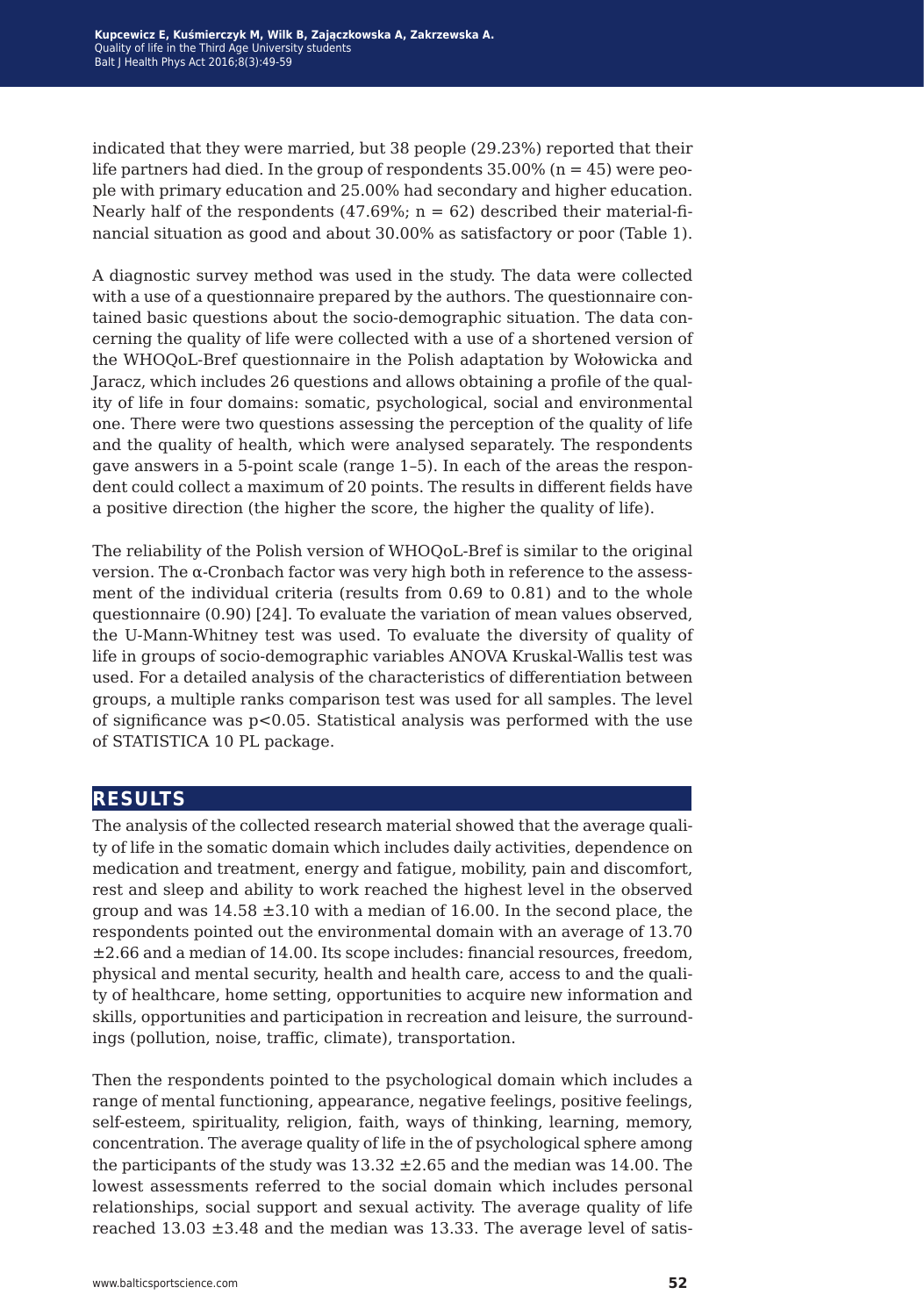faction regarding the overall quality of life among the UTA students was 3.58  $\pm 0.68$  with a median of 4, and satisfaction with the overall quality of health  $3.31 \pm 0.97$  with a median of 3 (Table 2).

Table 2. Characteristics of the domains of the quality of life according to WHOQoL-Bref questionnaire (n = 130)

| <b>WHOQOL</b><br>components of the<br>Bref questionnaire |                                                         | M     | Me    | Min  | Max   | Max-Min | SD   |
|----------------------------------------------------------|---------------------------------------------------------|-------|-------|------|-------|---------|------|
|                                                          | D1 - somatic domain                                     | 14.58 | 16.00 | 0.00 | 20.00 | 20.00   | 3.10 |
|                                                          | D2 - psychological domain                               | 13.32 | 14.00 | 1.33 | 18.00 | 16.67   | 2.65 |
|                                                          | D <sub>3</sub> - social domain                          | 13.03 | 13.33 | 2.67 | 20.00 | 17.33   | 3.48 |
|                                                          | D4 - environmental domain                               | 13.70 | 14.00 | 2.00 | 19.50 | 17.50   | 2.66 |
|                                                          | Q1 - satisfaction with the overall quality<br>of life   | 3.58  | 4.00  | 0.00 | 5.00  | 5.00    | 0.68 |
|                                                          | Q2 - satisfaction with the overall quality<br>of health | 3.31  | 3.00  | 0.00 | 5.00  | 5.00    | 0.97 |

Explanation: M – arithmetic mean, SD – standard deviation, Me – median







A comparison of average indicators of the quality of life and the quality of health and their components in both groups (students from Kętrzyn and from Szczytno) showed no statistically significant differences between the groups in the overall quality of life and the general quality of health and functioning of each domain. To know the profile of the quality of life of the UTA groups some aspects were compared – the significance of differences in the overall quality of life and the overall quality of health for independent variables: gender, age, marital status, education and material and financial situation. It was found that, above all, the material and financial situation has a statistically significant effect on the overall quality of life  $(H = 20.04; p < 0.002)$  and the overall quality of health ( $H = 7.75$ ;  $p < 0.05$ ) among the respondents. As a result of detailed analysis in the classroom grouping variables, we found large differences between the groups. Students who indicated that they had poor material and financial situation showed a significantly lower overall level of quality of life than those with very good ( $p < 0.00002$ ), good ( $p < 0.000002$ ) and sufficient financial situation (*p* < 0.002 ).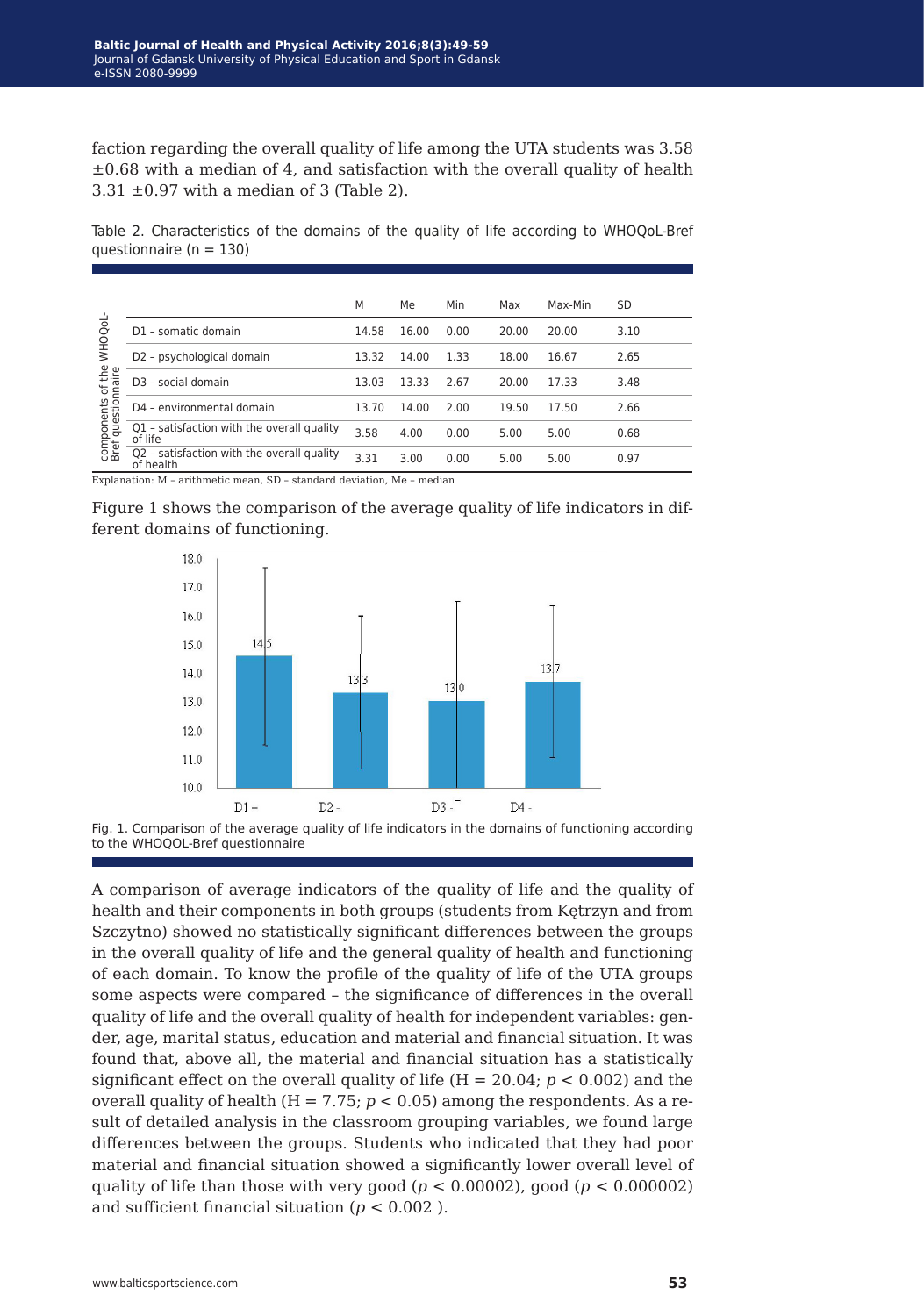In the case of the perception of the quality of health, the differences between the groups were not so evident. Students who declared that their material and financial situation was poor showed significantly lower levels of the quality of life than people with a very good financial situation  $(p < 0.03)$ . It was also found that age significantly differentiated the overall quality of life  $(H = 8.49)$ ; *p* < 0.04) among respondents. People aged 66–70 gave answers that were of statistical significance ( $p < 0.02$ ) and below the average (3.35) in comparison to respondents from the group of 60-year-olds and below (3.75), who showed statistically significant  $(p < 0.04)$  lower average  $(3.74)$  than respondents from the oldest group. Not reaching statistical confirmation in such criteria as sex, marital status or education appeared not to have any impact on the overall quality of life. Similarly, age did not affect the overall quality of health among the UTA groups (Table 3).

| Table 3. Comparison of the significance of differences in overall quality of life and quality of |  |
|--------------------------------------------------------------------------------------------------|--|
| health of WHOQoL-Bref questionnaire                                                              |  |

| Variables            |                | General quality of life   | General quality of health |                         |           |  |
|----------------------|----------------|---------------------------|---------------------------|-------------------------|-----------|--|
|                      |                | M                         | <b>SD</b>                 | M                       | <b>SD</b> |  |
| Sex                  | N              | $H = 0.32; p < 0.98$      |                           | $H = 0.16$ ; $p < 0.68$ |           |  |
| Female               | 117            | 3.58                      | 0.70                      | 3.32                    | 0.95      |  |
| Male                 | 13             | 3.62                      | 0.51                      | 3.15                    | 1.14      |  |
| Age                  | N              |                           | H = 8.49; $p < 0.04$ *    | $H = 1.09; p < 0.77$    |           |  |
| 60 y old and younger | 24             | 3.75                      | 0.85                      | 3.42                    | 0.93      |  |
| 61-65                | 50             | 3.62                      | 0.53                      | 3.32                    | 0.82      |  |
| 66-70                | 37             | 3.35                      | 0.79                      | 3.38                    | 0.86      |  |
| 71 y old and more    | 19             | 3.74                      | 0.45                      | 3.00                    | 1.49      |  |
| Marital status       | N              |                           | $H = 0.86; p < 0.83$      | $H = 3.29; p < 0.34$    |           |  |
| Single               | 8              | 3.75                      | 0.46                      | 3.38                    | 0.52      |  |
| Married              | 77             | 3.62                      | 0.63                      | 3.39                    | 0.85      |  |
| Widow/widower        | 38             | 3.47                      | 0.83                      | 3.26                    | 1.16      |  |
| Divorced             | $\overline{7}$ | 3.57                      | 0.53                      | 2.57                    | 1.40      |  |
| Education            | N              |                           | $H = 3.08; p < 0.37$      | $H = 2.81; p < 0.42$    |           |  |
| Primary education    | 45             | 3.58                      | 0.62                      | 3.42                    | 0.87      |  |
| Vocational training  | 20             | 3.40                      | 0.68                      | 3.25                    | 1.07      |  |
| Secondary            | 32             | 3.66                      | 0.83                      | 3.00                    | 1.30      |  |
| Higher               | 33             | 3.64                      | 0.60                      | 3.48                    | 0.57      |  |
| Financial situation  | N              | $H = 20.04; p < 0.002***$ |                           | H = 7.75; $p < 0.05*$   |           |  |
| Very good            | 28             | 3.71                      | 0.60                      | 3.57                    | 0.50      |  |
| Good                 | 62             | 3.76                      | 0.47                      | 3.37                    | 0.91      |  |
| Sufficient           | 31             | 3.39                      | 0.80                      | 3.10                    | 1.30      |  |
| Poor                 | 9              | 2.67                      | 0.87                      | 2.78                    | 0.97      |  |

Statistically significant:  $p < 0.05^*$ ;  $p < 0.01^{**}$ ;  $p < 0.001^{***}$ 

Subsequently, a comparison of the significance of differences in the sense of quality of life among UTA groups in the somatic, psychological, social and environment domains was carried out. It was based on independent varia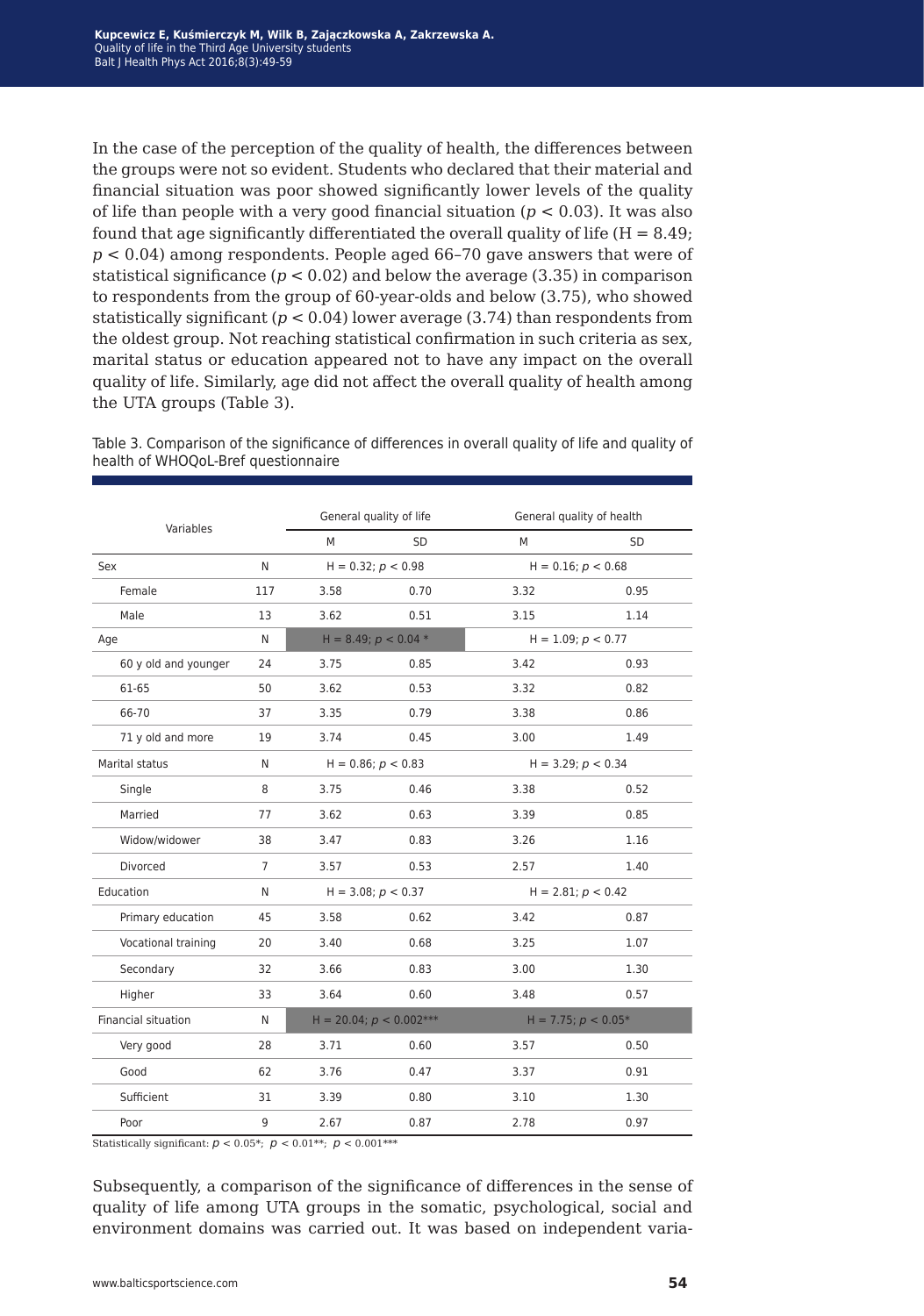bles: the subjects' gender, age, marital status, education, and material and financial situation. As a result of the analysis, it was found that the material and financial situation significantly determines the quality of life among UTA groups and it affects three domains: somatic  $(H = 9.94; p < 0.02)$ , social (H =  $10.37$ ;  $p < 0.02$ ) and environmental (H =  $17.58$ ;  $p < 0.0005$ ). Wealthier people, who declared to have very good and good material and financial situation, achieved s significantly higher level of the quality of life than those whose financial situation was poor. The respondents' gender was the second variable that significantly differentiated the quality of life within the somatic domain ( $H = 4.63$ ;  $p < 0.03$ ). Men showed a higher quality of life level than women in this domain. In addition, the analyses proved that the level of education of the examined people gave statistically significant differences  $(H = 8.41; p < 0.04)$  in the psychological domain. People with secondary education declared to have a higher quality of life than people with primary education at the significance level of  $p < 0.05$  (Table 4).

| Variables                |                | Somatic domain           |           | Psychological domain    |                      | Social domain           |                      | Environmental domain          |           |
|--------------------------|----------------|--------------------------|-----------|-------------------------|----------------------|-------------------------|----------------------|-------------------------------|-----------|
|                          |                | M                        | <b>SD</b> | M                       | <b>SD</b>            | M                       | <b>SD</b>            | M                             | <b>SD</b> |
| Sex                      |                | $H = 4.63$ ; $p < 0.03*$ |           | $H = 0.27$ ; $p < 0.59$ |                      | $H = 1.69; p < 0.19$    |                      | $H = 0.03; p < 0.84$          |           |
| Female                   | 117            | 14.39                    | 3.11      | 13.37                   | 2.67                 | 12.88                   | 3.50                 | 13.65                         | 2.70      |
| Male                     | 13             | 16.31                    | 2.56      | 12.92                   | 2.56                 | 14.36                   | 3.13                 | 14.15                         | 2.27      |
| Age                      | N              | $H = 0.51; p < 0.47$     |           | $H = 4.78; p < 0.18$    |                      | $H = 3.51; p < 0.31$    |                      | $H = 1.91; p < 0.59$          |           |
| 60 y old and younger     | 24             | 13.83                    | 2.88      | 14.19                   | 2.18                 | 14.17                   | 3.21                 | 14.06                         | 2.83      |
| $61 - 65$                | 50             | 14.64                    | 2.98      | 13.24                   | 2.90                 | 12.93                   | 3.51                 | 13.37                         | 2.71      |
| 66-70                    | 37             | 14.92                    | 3.48      | 12.92                   | 2.68                 | 12.61                   | 3.48                 | 13.93                         | 2.71      |
| 71 y old and more        | 19             | 14.74                    | 3.00      | 13.23                   | 2.42                 | 12.63                   | 3.67                 | 13.66                         | 2.27      |
| Marital status           | N              | $H = 2.89; p < 0.40$     |           |                         | $H = 1.79; p < 0.69$ |                         | $H = 6.43; p < 0.09$ | $H = 3.84; p < 0.27$          |           |
| Single                   | 8              | 13.50                    | 2.98      | 13.42                   | 2.32                 | 11.67                   | 3.09                 | 12.75                         | 1.10      |
| Married                  | 77             | 14.55                    | 2.67      | 13.50                   | 2.34                 | 13.61                   | 3.28                 | 13.83                         | 2.31      |
| Widow/widower            | 38             | 14.74                    | 3.96      | 13.23                   | 3.02                 | 12.39                   | 3.67                 | 13.75                         | 3.05      |
| Divorced                 | $\overline{7}$ | 15.43                    | 2.76      | 11.81                   | 4.03                 | 11.62                   | 4.34                 | 13.07                         | 4.89      |
| Education                | N              | $H = 1.27; p < 0.73$     |           | $H = 8.41; p < 0.04*$   |                      | $H = 2.67$ ; $p < 0.44$ |                      | $H = 0.60; p < 0.89$          |           |
| Primary school           | 45             | 14.31                    | 3.25      | 12.65                   | 2.66                 | 13.01                   | 2.90                 | 13.67                         | 2.28      |
| Vocational training      | 20             | 14.20                    | 4.20      | 14.03                   | 2.02                 | 13.53                   | 3.55                 | 14.08                         | 2.75      |
| Secondary                | 32             | 15.13                    | 2.43      | 14.00                   | 2.77                 | 13.54                   | 3.49                 | 13.63                         | 2.79      |
| Higher                   | 33             | 14.67                    | 2.77      | 13.15                   | 2.71                 | 12.24                   | 4.12                 | 13.59                         | 3.04      |
| Financial situation<br>N |                | $H = 9.94; p < 0.02*$    |           | $H = 4.88; p < 0.18$    |                      | $H = 10.37; p < 0.02*$  |                      | $H = 17.58$ ; $p < 0.0005***$ |           |
| Very good                | 28             | 14.71                    | 2.89      | 13.40                   | 2.17                 | 13.86                   | 2.89                 | 14.39                         | 2.37      |
| Good                     | 62             | 14.71                    | 2.78      | 13.77                   | 2.55                 | 13.66                   | 3.13                 | 14.29                         | 2.11      |
| Sufficient               | 31             | 15.23                    | 2.81      | 12.45                   | 3.14                 | 11.61                   | 3.91                 | 12.52                         | 3.21      |
| Poor                     | 9              | 11.11                    | 4.81      | 12.96                   | 2.52                 | 10.96                   | 4.15                 | 11.56                         | 2.79      |

Table 4. Comparison of the significance of differences in the quality of life in the domains of functioning according to the WHOQoL-Bref questionnaire.

Statistically significant:  $p < 0.05^{\ast};\, p < 0.01^{\ast\ast};\, \, p < 0.001^{\ast\ast\ast}$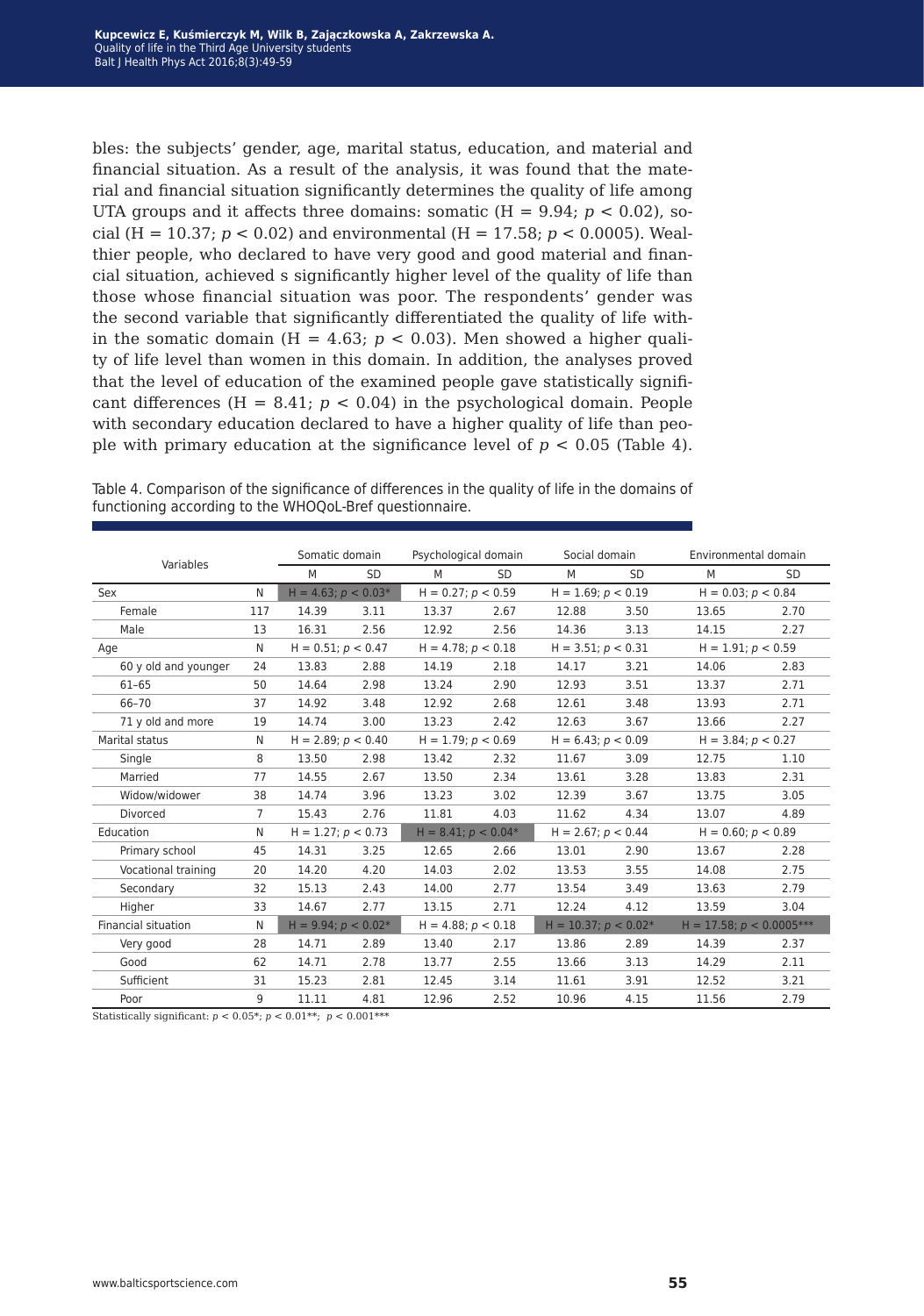#### **discussion**

The World Health Organization emphasizes the need to support initiatives that activate senior citizens in various ways. The care organized for elderly people should primarily focus on the quality of life that includes every sphere of human existence [25]. The results of this study indicate that the quality of life of UTA groups in Kętrzyn and Szczytno varied in all the analysed domains of functioning. The highest rate was achieved in the somatic domain (14.58  $\pm$ 3.10), followed by the environmental domain (13.70  $\pm$ 2.66) and the psychological one  $(13.32 \pm 2.65)$ , whereas the lowest one was in the social domain  $(13.03 \pm 3.48)$ . Similar results were obtained in studies of other authors who in 2006–2007 conducted a study on a group of 185 people aged 60–80, including 120 UTA students in Kielce and 65 people not attending this form of activity. The study used a Polish version of the WHOQoL-100 questionnaire, which allows creating a profile of the quality of life in 6 areas. The results within the UTA group included: physical exercise  $(14.57 \pm 2.41)$ , the psychological aspect (13.43  $\pm$ 1.96), social relationships (12.76  $\pm$ 2.01), functioning within one's own environment (13.59  $\pm$ 1.89), the level of independence (15.31  $\pm 2.41$ ) and spirituality (14.04  $\pm 2.51$ ) [26].

In our study, more than 1⁄3 of the UTA students  $(34.62\%; n = 45)$  had primary education, some declared secondary (24.62%;  $n = 32$ ) and some higher education (25.38%;  $n = 33$ ). Education of the surveyed people appeared to be statistically significant  $(H = 8.41; p < 0.04)$  and it affected the quality of life of the UTA within the psychological domain. People with secondary education assessed their quality of life as higher than those with primary education. In turn, the research conducted by Zielińska-Więczkowska and Kędziora-Kornatowska in a group of 80 UTA students in Bydgoszcz showed that the dominant group (70%) were people with secondary education [27]. A review of a number of previous studies shows that the quality of life of older people is significantly determined by the individuals' level of education [28, 29, 30, 31]. Higher levels of education correlate with higher parameters of the quality of life and vice versa. According to Halik, better educated people enjoy a higher level of mental well-being. Good mood is four times more common among people with higher education than among those with the basic one. Education is an important determinant of confidence in successful future [32]. The results of this study indicate that age significantly differentiated the overall quality of life  $(H = 8.49; p < 0.04)$  of patients. People aged 66–70 had significantly  $(p < 0.02)$  lower mean  $(3.35)$  than the group of respondents at the age 60 and below (3.75), as well as significantly  $(p < 0.04)$  lower average levels (3.74) than the respondents from the oldest group.

A survey conducted by Rybka and Haor, focused on the quality of life in a group of 600 people aged 60 and above with the use of WHO-Bref questionnaire, is worth mentioning. It showed that the quality of life of older people depended on a number of socio-demographic variables, mainly including age, sex, education and marital status. The variable "age" strongly correlated with the field of environmental, physical and psychological dependence. All interrelations were negative in nature, which means that there was a connection – the higher the age, the lower the quality of life in respective fields [33].

The research conducted in the years 2005–2006 in Brazil on a group of 120 senior citizens (UTA) proved that the people perceived as "younger" than the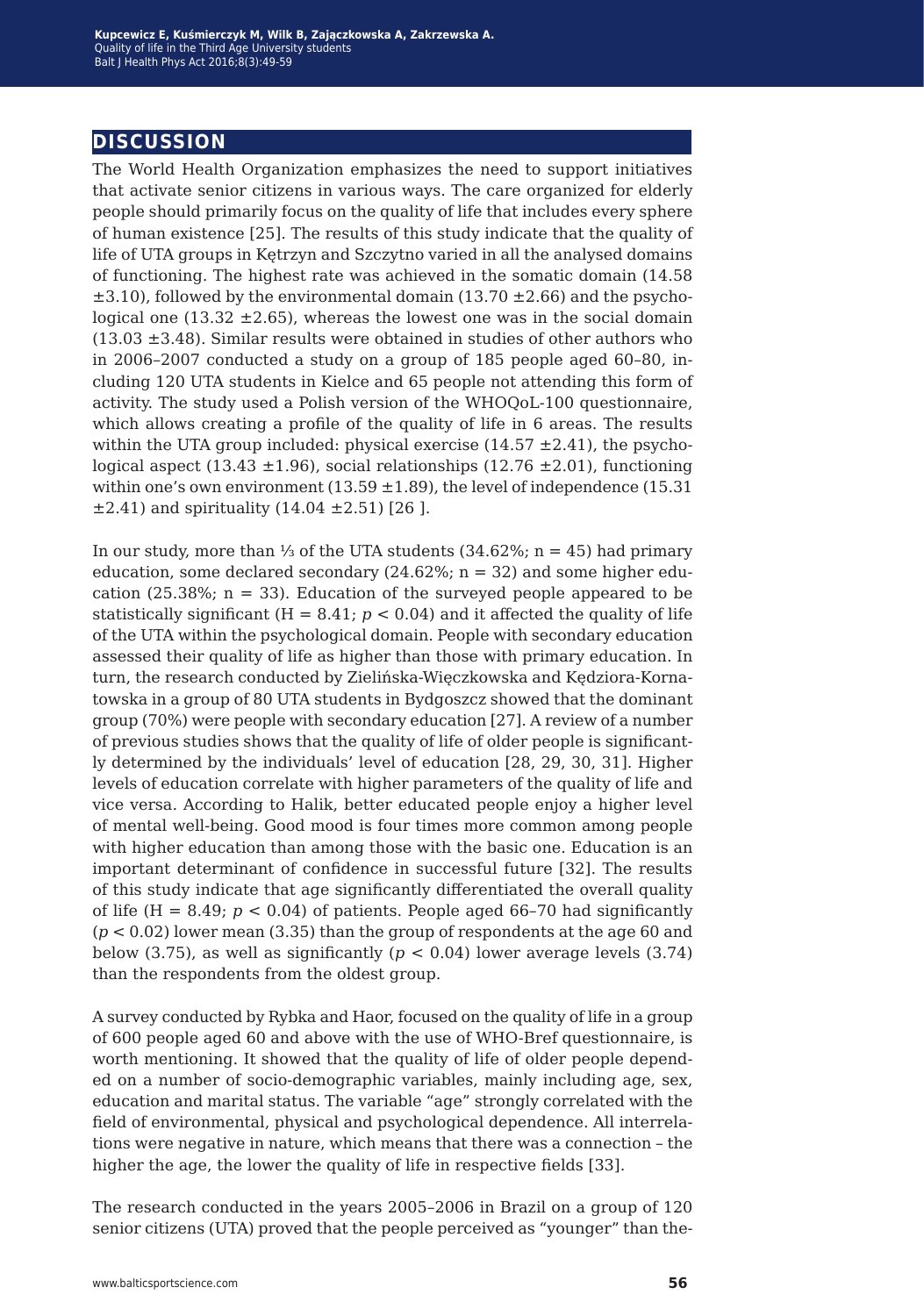ir actual calendar age was, obtained the highest parameters of the quality of life in all areas of daily functioning [34]. One of the factors affecting the quality of life of seniors is the socio-economic factor. Research on the socio-economic situation of Polish seniors and their subjective assessment of the quality of life was conducted among 528 of Krakow inhabitants by Knurowski et al. The results confirmed the impact of some determinants, such as higher education, income exceeding the national average and possession of one's own apartment on a high quality of life level among the respondents [35].

In our study, the most differentiating factor affecting the quality of life was the respondents' financial situation. The material and financial situation significantly determined the quality of life of students within the somatic  $(H = 9.94; p < 0.02)$ , social  $(H = 10.37; p < 0.02)$  and environmental domains  $(H = 17.58; p < 0.0005)$ . Wealthier people, whose material status was declared as very good and good achieved a significantly higher quality of life level than those whose situation was poor. Mozhan et al. conducted an international study in 23 countries on a group of 7,401 senior citizens, whose average age was 73.1. The ability to carry out everyday activities was recorded as the highest average in all countries except Japan, China and Hong Kong, Brazil, Turkey and Lithuania. Health, as the most important factor, was rated highest by the respondents from Japan, China, Hong Kong and Turkey.

In the analysis of the quality of life UTA students another study should be taken into account. It was carried out by Gajewska et al. in 2011 among 250 participants attending courses at the UTA Association in Płock. The relationship between the individuals' assessment of their health and age, their well-being, suffering from diseases and a subjective assessment of their happiness along with the ability to walk independently was stated [37].

#### **conclusions**

1. The profile of the quality of life and quality of health among students of the University of the Third Age is affected by: the material and financial situation, age, gender and education.

2. From the perspective of the achieved results, an improvement in the material and financial situation among the students of the University of the Third Age might improve their perception of the quality of life and health within three domains: somatic, social and environmental ones.

3. There is a need to improve mental health of the population of aging people in Poland through an implementation of programs promoting mental health and well-being among elderly people with lower levels of education.

#### **references**

- [1] Trzebiatowski J. Jakość życia w perspektywie nauk społecznych i medycznych systematyzacja ujęć definicyjnych [Quality of life in the social and medical sciences – systematizing of definitions]. Hygeia Public Health. 2011:46(1);25-31. Polish.
- [2] Papuć E. Jakość życia definicje i sposoby jej ujmowania [Quality of life definitions and approches]. Curr Probl Psychiatr. 2011;12(2):141-145. Polish.
- [3] Czapiński J. Psychologiczne teorie szczęścia [Psychological theories of happiness]. In: Czapiński J, editor. Psychologia pozytywna. Nauka o szczęściu, zdrowiu, sile i cnotach człowieka [A positive psychology. On happiness, health and human virtues]. Warszawa: PWN; 2004, 51-102. Polish.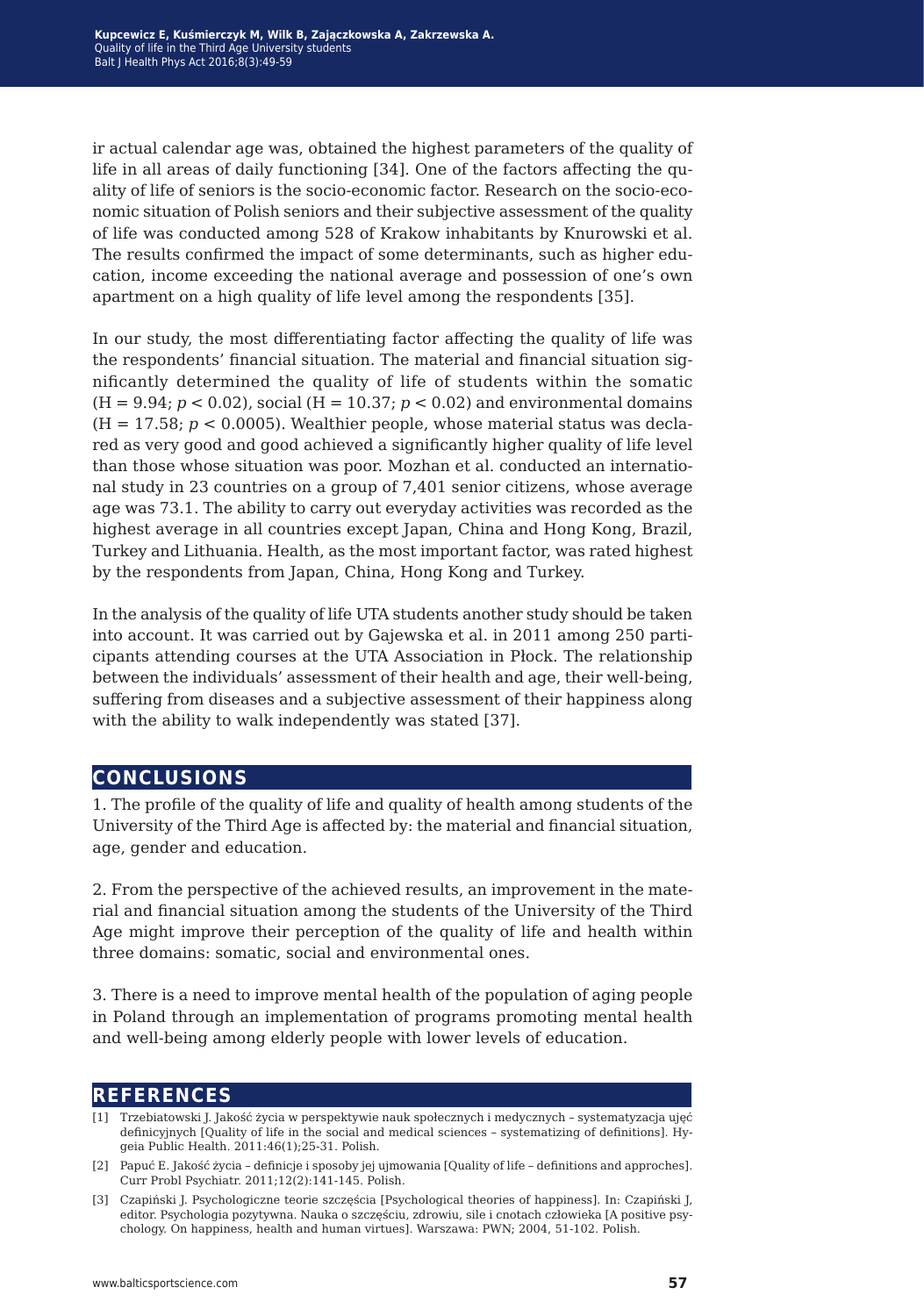- [4] Czapiński J. Psychologia szczęścia: przegląd badań teorii cebulowej [Psychology of happiness: Review of the onion theory]. Warszawa–Poznań: Akademos; 1992. Polish.
- [5] Nordenfelt L. Quality of life, health and happiness. Avebury: Aldershot; 1993.
- [6] Kowalik S. Pomiar jakości życia kontrowersje teoretyczne [Measurement of quality of life controversions. In: Bańka A, Derbis R, eds. Pomiar i poczucie jakości życia u aktywnych zawodowo i bezrobotnych [Measurements and self-rated quality of life in the employed and the unemployed]. Poznań–Częstochowa: UAM and WSP; 1995. Polish.
- [7] Tobiasz-Adamczyk B. Jakość życia w naukach społecznych i medycynie [Quality of life in social sciences and medicine]. Sztuka Leczenia. 1996;2:33-40. Polish.
- [8] Albrecht GL, Fitzpatrick R. A social perspective on health related quality of life research. In: Albrecht GL, Fitzpatrick R, eds. Advances in medical sociology, quality of life in health care. Vol 5. Greenwich CT, London, UK: Jai Press; 1994, 1-21.
- [9] Shipper H. Quality of life: principles of the clinical paradigm. J Psychosoc Oncol. 1990;8(23): 171-185.
- [10] Guyatt GH, Feeny DH, Patrick DL. Measuring health-related quality of life. Ann Intern Med. 1993;118:622-629.
- [11] Muldoon MF, Barger SD, Flory JD, Manuck SB. What are quality of life measurements measuring? BMJ. 1998;316:542-545.
- [12] Fry PS. Predictors of health-related quality of life perspectives, self-esteem, and life satisfactions of older adults following spousal loss: an 18-month follow-up study of widows and widowers. The Gerontologist. 2001;41(6):787-798.
- [13] World Health Organization. The constitution of the World Health Organization. WHO Chron. 1947;1:29.
- [14] Juczyński Z. Narzędzia pomiaru w promocji i psychologii zdrowia [Measurement tools in health promotion and health psychology]. Warszawa: Pracownia Testów Psychologicznych; 2012. Polish.
- [15] WHOQOL Group. What Quality of Life? World Heath Forum. 1996;17:354-356.
- [16] Ostrzyżek A. Jakość życia w chorobach przewlekłych [Quality of life in chronic deseases]. Probl Hig Epidemiol. 2008;89(4):467-470. Polish.
- [17] Kostka T. Znaczenie aktywności ruchowej w podeszłym wieku [Meaning of physical activity in the elderly]. In: Karasek M, editor. Aspekty medyczne starzenia się człowieka [Aspects of human aging]. Łódź: Łódzkie Towarzystwo Naukowe; 2008, 263-283. Polish.
- [18] Dzięgielewska M. Wolontariat ludzi starszych (na przykładzie wolontariuszy w regionie łódzkim) [Voluntary service of the elderly (based on the example of volunteers in the Łódź region, Poland)]. In: Steuden S, Marczuk M, eds. Starzenie się a satysfakcja z życia [Aging vs satisfaction of life]. Lublin: Wydawnictwo KUL; 2009, 262-271. Polish.
- [19] Kleinspehn-Ammerlahn A, Kotter-Grühn D, Smith J. Self-perceptions of aging: do subjective age and satisfaction with aging change during old age? J Gerontol B Psychol Sci Soc Sci. 2008;63(6):377-385.
- [20] Dubas E. Starość znana i nieznana wybrane refleksje nad współczesną starością [Old age known and unknown – chosen relections]. Rocznik Andragogiczny. 2013;20:133-152. Polish.
- [21] Cavallero P, Morino-Abbele F, Bertocci B. The social relations of the elderly. Arch Gerontol Geriatr. 2007;44(1):97-100.
- [22] Golden J, Conroy RM, Bruce I, et al. Loneliness, social support networks, mood and wellbeing in community-dwelling elderly. Int J Geriatr Psychiatry. 2009:24(7):694-700.
- [23] Gryglewska B. Prewencja gerontologiczna [Gerontologic prevention]. In: Grodzicki T, Kocemba J, Skalska A, eds. Geriatria z elementami gerontologii ogólnej [Geriatry incl. comprehensive gerontology elements]. Gdańsk: Via Medica; 2006, 47-52. Polish.
- [24] Jaracz K, Wołowicka L, Kalfoss M. Quality of life in Polish respondents. Qual Life Res Int J. 1999;565.
- [25] Lewandowska A. Expectations of nursing homes pensioners. In: Olchowik G, editor. Wellness in different phases of life. Lublin: Wyd Neuro Centrum; 2008, 115-119.
- [26] Kozieł D, Trafiałek E. Kształcenie na Uniwersytetach Trzeciego Wieku a jakość życia seniorów [Education at Third Age Universities vs quality of life of the elderly]. Gerontol Pol. 2007;15(3):104-108. Polish.
- [27] Zielińska-Więczkowska H, Kędziora-Kornatowska K: Jakość starzenia się i starości w subiektywnej ocenie słuchaczy Uniwersytetu Trzeciego Wieku [Quality of aging and the old age in the perception of UTA students]. Gerontom Pol. 2009;17(3):137-142. Polish.
- [28] Marcinek P. Funkcjonowanie intelektualne w starości [Mental functioning in old age]. Gerontom Pol. 2007;15:76-81. Polish.
- [29] Halicka M. Rodzina czynnik warunkujący satysfakcję życiową w starości [Family a factor determinig life satisfation in old age]. Annales UMCS, Lublin. 2004;59(14),148:289-294. Polish.
- [30] Aleksandre, TS, Cordeiro, RC, Ramos, LR. Factors associated to quality of life in active elderly. Rev Sau`de Pu`blica. 2009;4:613-621.
- [31] Marczuk M. O wyższą jakość życia ludzi starszych [For higher quality of life in elderly people]. In: Bednarczyk H, editor. Edukacja dorosłych – służba społeczna [Education of adults – social service]. Warszawa: Wyższa Szkoła Pedagogiczna; 2002, 173-188. Polish.
- [32] Halik J. Samopoczucie osób starszych i jego uwarunkowania [State of being in elderly people and its determinants]. In: Halik J, editor. Starzy ludzie w Polsce. Społeczne i zdrowotne skutki starzenia się społeczeństwa [Elderly people in Poland. Social and health effects of aging of societies]. Warszawa: Instytut Spraw Publicznych; 2002, 71-75. Polish.
- [33] Rybka M, Haor B. Jakość życia osób w wieku podeszłym [Quality of life in the elderly]. Zeszyty Naukowe WSHE, Włocławek. 2013;37:157-166.